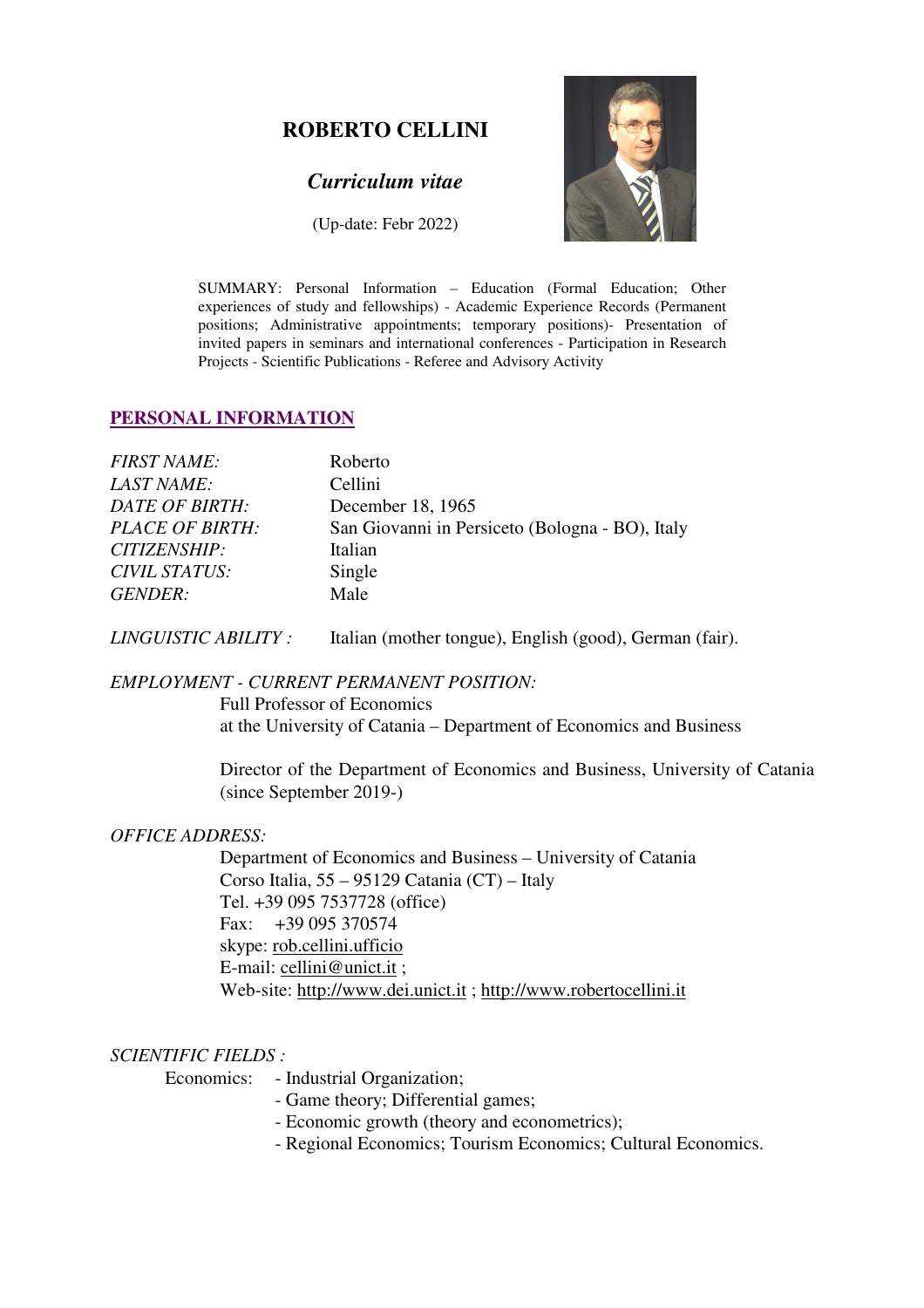# **EDUCATION**

Formal education

- 1989: Laurea (BA) *cum laude* in Economics at University of Bologna. Final dissertation: "Public Debt and Bubbles in Overlapping Generations Models" (Supervisor: Prof. Paolo Onofri). Grade: 110/110 *cum laude*
- 1993: Dottorato di Ricerca (Doctorate / Ph.D.) in Economics (Universities of Bologna, Padova, Modena and Venezia). Final dissertation: "The Econometric Analysis of Growth and Convergence" (Supervisor: Prof. Nicola Rossi)
- 1989: Diploma in Piano from the Public Conservatory of Ferrara (Teacher: Ruth Pardo). Grade: 8/10.

Other experiences of study and fellowship

- 1987: Fellowship from the Italian Foreign Affairs Department and Hungary's Government, to attend the course in Economic Planning at the Summer University in Budapest.
- 1989: Fellowship from "Arma dei Carabinieri" for the 10 best Italian Graduation Dissertations.
- 1992: Graduate student at the CIDE (Centro Interfacoltà di Econometria) Summer School in Econometrics.
- 1992/93: Visiting student at Stanford University, Overseas Department.
- 1994: Participant to the Summer School on "Productivity and Growth Convergence" organized by the *European Historical Economic Association*. (Barcelona, Fiesole).
- 1996: Participant to the "First LIS Advanced Workshop", organized by LIS Luxembourg Income Studies (Differdange, Luxembourg).

## **ACADEMIC EXPERIENCE RECORDS**

### **Permanent positions**

- 1992-1998: University of Bologna (as Research Fellow), and Appointed Professor of Microeconomics (1996/97) and Development Economics (1997/98).
- 1998-2002: University of Catania (as Associate Professor): Professor of Microeconomics (1998-2000), Development Economics (1998/99), Economic Policy (1999-2002), Econometrics (2000-2002).
- Since 2002: University of Catania (as Full Professor): Professor of Microeconomics, Advanced Microeconomics; Economic Policy; Econometrics.

### **Administrative Appointments (Selection)**

- 2003-2005: Vice Dean of the Faculty of Economics, University of Catania.
- 2005-11: Scientific Director of the Faculty Library.
- 2009-12: Director of the Department of Economics and Quantitative Methods, University of Catania
- 2010-13: Member of the Presidency Board of *SIE-Società Italiana degli Economisti* (the Italian Economic Association)
- 2013-16: **General Secretary** of *SIE Società Italiana degli Economisti* (the Italian Economic Association)
- 2019-23: Director of the Department of Economics and Business, University of Catania.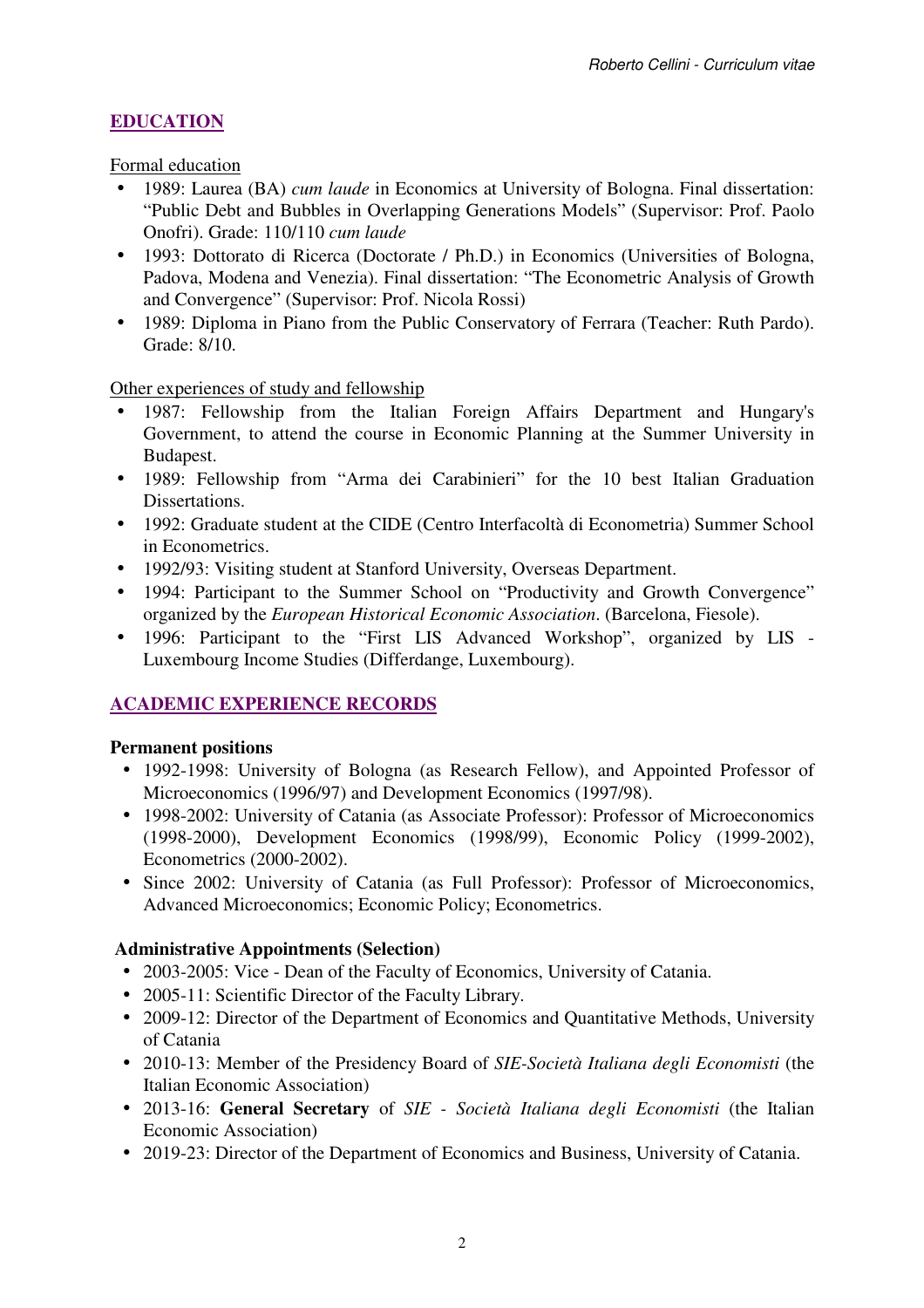## • **Temporary positions (Selection)**

- 1991: UPAD Popular University of Alte Dolomiti: Lecturer in monetary economics.
- 1991: Scuola Superiore di Pubblica Amministrazione [Government School for Public Administration]: Lecturer in monetary economics.
- 1997: University "J. Kepler" in Linz, Austria, within the Socrates Programme: Lecturer in Econometrics of Growth.
- 1998: Hohenheim University in Stuttgart, Germany, within the Socrates Programme: Lecturer in Econometrics of Growth.
- 1999, 2002, 2005, 2006: University of Bologna in Buenos Aires, Argentina, within the Master Programme in International Relations: Professor of Microeconomics.
- 1999/2000: University of Ferrara, Appointed Professor of Economics within the Faculty of Engineering.
- 2000/01: University of Bologna, Appointed Professor of Economics of Institutions within the Faculty of Political Sciences.
- 2007-2010: Free University of Bozen, Appointed Professor of Applied Economic Policy (SSIS courses)
- 2007: University College London (Department of Economics), London, U.K., Visitor Professor.
- 2017-18: University of Cardiff (School of Geography and Planning), Cardiff, UK Visiting Professor.

### **PhD students' Admission, Supervision and Final evaluation**

- **Member of the Committee for the Admission to PhD programmes:**  2000, 2001, 2007 Doctorate/PhD in Public Economics, University of Catania; 2003 Doctorate/PhD in Economic Geography, University of Catania,
- **Member of the Doctorate School (Collegio dei docenti)**  University of Catania (Doctorate/PhD in Public Economics 200-2008; Doctorate/PhD in Economics and Business 2011-15) Unviersity of Messina (Doctorate/PhD in Economics, 2012; Doctorate/PhD in in Economics, Business and Statistics, 2013-)
- *Supervisor* **of the following PhD students:**  Annalisa Biagi (2012), Domenico Lisi (2011), Settimo Minnella (2007), Giuseppe Rizzo (2010).
- **Member of the Commettee for the final examination of PhD candidates in the following PhD/Doctorate programmes**

2000, 2003 and 2006 Economics, University of Bologna; 2005, Economics, Univeristy of Cagliari; 2007, Economics, University of Roma Torvergata; 2008, Economics, University of Salento; 2013, Economics, Business School, University of Portsmouth; 2015: University of Sassari.

### **Contribution to the early career of excellent researchers**

Roberto Cellini has acted as the Supervisor of Ma/Doctorate/Ph.D. of the following students: *Giuseppe Pignataro* (currently Professor at the University of Bologna), *Gianpiero Torrisi* (currently Senior Lecturer at the Business School of Portsmouth University, Portsmouth, UK), *Biagio Speciale* (currently Professor at Paris School of Economics - Universitè Paris 1 Panthéon Sorbonne, Paris - France), *Giuseppe Rizzo* (currently Researcher at the Centre for Strategic and Policy Studies Brunei -Darussalam, Brunei), *Gianluca Cafiso*, and *Domenico Lisi* (currently Researchers at the University of Catania) [Selection limited to persons who currently have permanent positions at Universities or scientific research centres].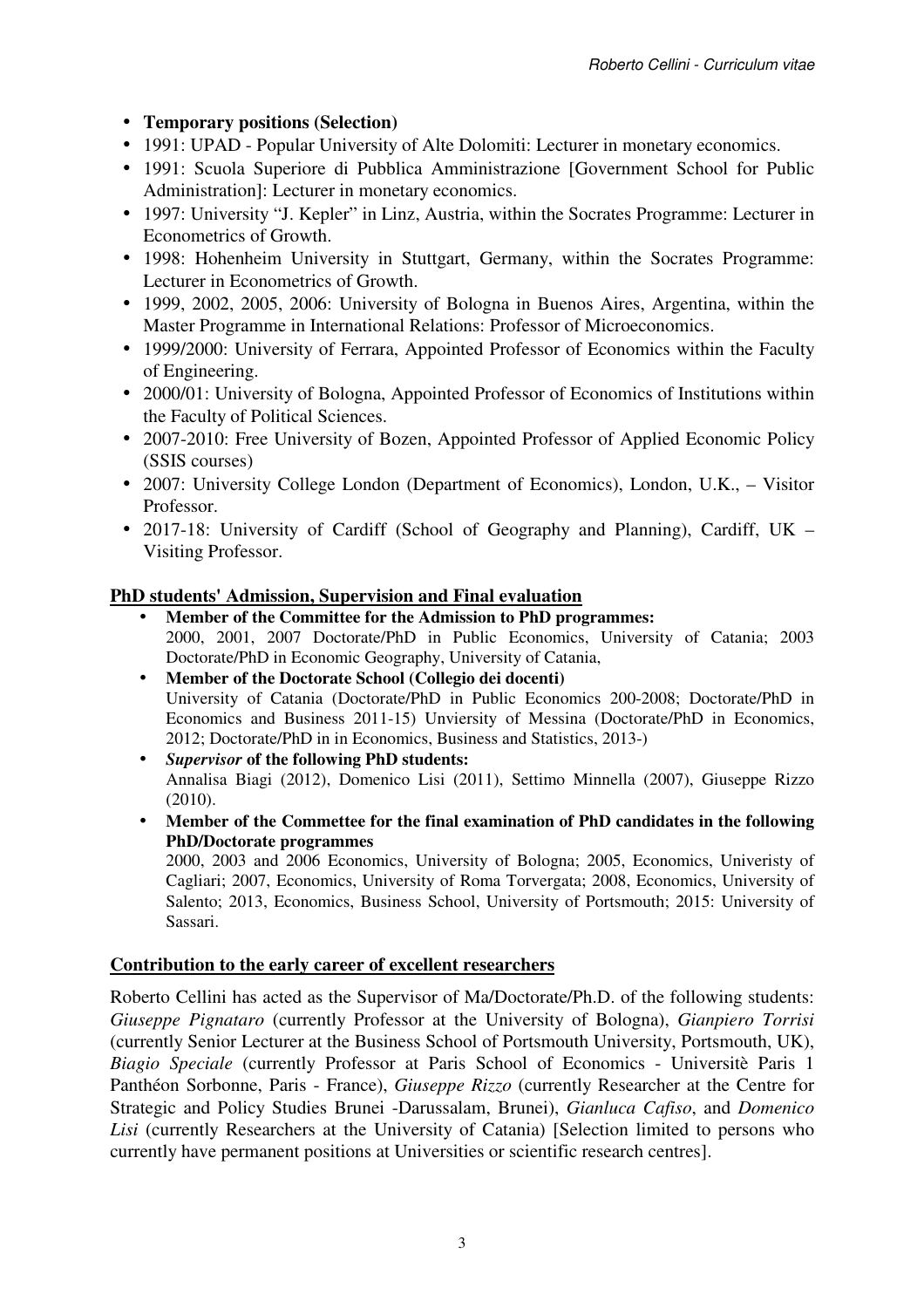### **PRESENTATIONS OF INVITED PAPERS IN SEMINARS AND INTERNATIONAL CONFERENCES**

#### **Invited Plenary Lectures**

10-12 February 2016: *RSA - Regional Science Association* Workshop *"*Beyond the great beauty: Rescaling heritage and tourism" (Rimini). Plenary talk "Heritage and tourism: Rhetoric and Real Evidence in Economic Analyses".

12-15 July 2016: *ISDG - International Society of Dynamic Games*, 17th International Symposium on Dynamic Games and Applications (Urbino). Plenary Speech "Application of differential game to the analysis of markets for health".

#### **Other presentations (short selection)**

- 21-25/8/1996. *EEA European Economic Association Eleventh Annual Congress* (at the Bogazici University, Istanbul). Presentation of the paper "Price and Quantity Patterns when the Consumers' Income is Uncertain".
- 24/6/1997. Research Seminar by *Institut fur Volkswissenschaftslehre, Universitaet "Johannes Kepler"* Linz (Austria). Paper: "Catastrophes and Growth".
- 31/8-2/9/1997. *EEA European Economic Association XII Annual Congress* (at the University of Toulouse, France). Paper "Catastrophes and Growth".
- 27-30/8/1998. *EARIE European Association for Research in Industrial Economics*, XXV Annual Conference, Copenhagen. Paper: "A Dynamic Model of Differentiated Oligopoly with Capital Accumulation".
- 2-5/9/1998. *EEA European Economic Association* XIII Annual Congress (at the Humboldt Universitaet of Berlin, Germany). Paper: "Market Power under Income Polarization.
- 23-27/8/1999. *IEA International Economic Association*. Annual Meeting (at the University of Buenos Aires). Presentation of the paper "A Differential Game Approach to Invstment in Product Differentiation".
- 28-31/5/2000. *ACEI Association for Cultural Economics International*, 11th Biennial Conference at St. Thomas University, Minneapolis. Paper: "Endogenous growth and Baumol's Disease".
- 18-21/12/2000. *ISDG International Society of Dynamic Games*, 9<sup>th</sup> International Symposium on Dynamic Games and Application (Adelaide, Australia). Paper: "Non linear market demand and capital accumulation in a differential oligopoly game".
- 25-29/8/2001. *Econometric Society* 56<sup>th</sup> European Meeting, Lausanne. Paper: "Differential games" where the closed-loop and open-loop equilibria coincide".
- 30/8-2/9/2001. *EARIE European Association for Research in Industrial Economics*, XXVIII Annual Conference, Dublin. Paper "Differential oligopoly games where the closed-loop memoryless and open-loop equilibria coincide".
- 5-8/9/2002. *EARIE- European Association for Research in Industrial Economics, 29th Annual Conference*, Madrid. Paper "Advertising with Spillover Effects in a Differential Oligopoly Game with Differentiated Goods ".
- 23-24/4/2004. *IIO International Industrial Organization*. American Meeting (Kellogs Business School, Chicago). Paper "Dynamic R&D with Spillovers: Competition vs Cooperation".
- 2-5/9/2004. *EARIE European Association for Research in Industrial Economics*, 31st Annual Conference, Berlin. Paper "R&D Incentives and Market Structures "
- 8-9/4/2005. *IIO International Industrial Organization*. American Meeting (Atlanta). Paper "Price vs. Quantity Competition in a Duopoly Game with Advertising".
- 5-9/7/2006, *ACEI Association for Cultural Economics International*, 14th Biennial Conference, Vienna. Paper "Workers' Enterprises in the Case of Arts Production".
- 6-9/9/2007 *EARIE European Association for Research in Industrial Economics*, 34th Annual Conference, Valencia. Paper "Workers' Enterprises in the Case of Arts Production".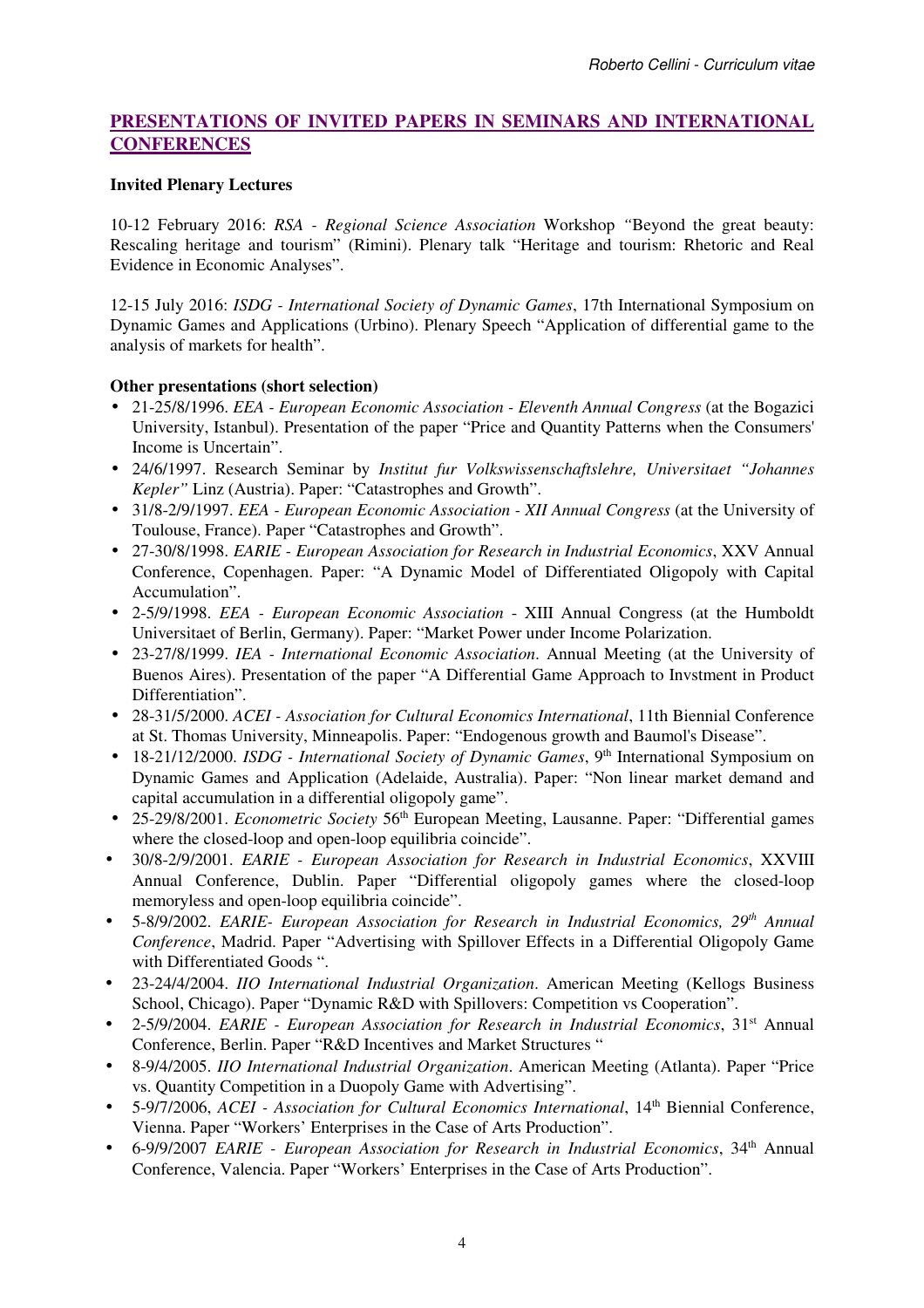- 16-18/5/2008 *IIO International Industrial Organization* 6<sup>th</sup> Annual Conference, (Arlington Washington D.C., USA). Paper: "Product and process innovation in differential games...".
- 10-12/6/2010 *ACEI Association for Cultural Economics International*, 16^ Biennial Conference, Copenhagen. Paper "Museum & Monument Attendance and Tourism Flows: ...".
- 17-20/4/2011 *RSA Regional Studies Association* 2011 Annual International Conference, New Castle, UK. Paper: "The regional public spending for tourism in Italy" .
- 15-17/3/2012 *IIO International Industrial Organization*, 10<sup>th</sup> Annual Conference, (Washington D.C., USA). Paper: "Artist and art dealer as a marketing channel".
- 31/5-2/6/2012. Viennese Workshop 'Optimal Control, Dynamic Games and Nonlinear Dynamics' (Vienna, Austria). Paper "Quality Competition with Motivated Providers and Sluggish Demand".
- 2/5/2013. University of Portsmouth, Business School Department Seminar. Paper: "Quality Competition with Motivated Providers".
- 22-25/8/2013. *IIPF International Institute of Public Finance* 69^ Conference (Taormina). Paper: "Fiscal Consolidation... "
- 28/01/2014. Seminar at the University of Bielefeld (Germany): "To know or not to know: the strategic decision of ignoring relevant information".
- 18-19/11/2014. International Workshop "Public Goods, Economic Rents and Local Development" (Università Federale di Rio de Janeiro); Speech: " Comparative experiences in naturalistic and heritage UNESCO sites in Italy: the importance of local governance (and social capital)".
- 23-27/08/2015. *EEA European Economic Association* XXX Annual Meeting (Mannheim, Germany). Paper: "To know or not to know: Strategic inattention...".
- 25-26/9/2015. *L'Industria.* Riunione annuale [Annual conference] (Palermo, Italy). Coordinator of the organised session "Cultural Tourism".
- 29/9/2015. Seminar at the University of Bologna, Sede di Rimini. Paper: "Does an economic crisis lead tourists to closer destinations?"
- 2-3/10/2015. Workshop "Taxes, Subsidies and Regulation in Dynamic Models". Invited paper "A dynamic model of quality competition with endogenous prices" (University of Brescia).
- 8/6/2016. Università di Siena. Dipartimento di Economia politica e Statistica. Seminar: "Do economic crises lead tourists to closer destinations? Italy at the time of the Great Recession".
- 22-24/6/2016. *ACEI Association for Cultural Economics International*, XIX Biennal Conference. Paper: "How free admittance affects visits to museums: An analysis of the Italian case".
- 3/11/2016. Università Cattolica del Sacro Cuore di Milano in Piacenza. Seminar: "Do economic crises lead tourists to closer destinations? Italy at the time of the Great Recession".
- 21-23/6/2017. *IATE International Association for Tourism Economics*, 6th International Conference (Rimini). Paper: "How free admittance affects charged visits to museums: ...".
- 7-9/9/2017. *EWACE European Workshop on Applied Cultural Economics*, 8th Edition (Cracovia). Paper: "How free admittance affects charged visits to museums: ...".
- 17-19/9/2918. *AISRE Associazione Italiana di Scienze Regionali*. 39^ Conferenza Scientifica Annuale (Bolzano). Paper: "Do behaviours in cultural markets... ".
- 30/5-1-6/2019: *10th Siena Workshop "Tourism: Economics and Management"* (Università di Siena). Paper "Spatial dependence in museum services…".
- 5-7/9/2019: 9th *EWACE European Workshop on Applied Cultural Economics* (Copenhagen, Danimarca). Paper: "Spatial dependence in museum services ..."; "Choices on museum attendance: an agent-based approach"
- 24-26/10/2019: 60^ RSA (Riunione Scientifica Annuale) *SIE Società Italiana degli Economisti*  (Palermo). Paper: "Spatial dependence in museum services ..."; "Choices on museum attendance: an agent-based approach".
- 20-21/02/2020. Workshop "Rethinking culture and creativity in the technological era" (Università di Firenze). Paper: "Labour force participation and private expenditure for culture: Macroeconomic evidence from the Italian regions".
- •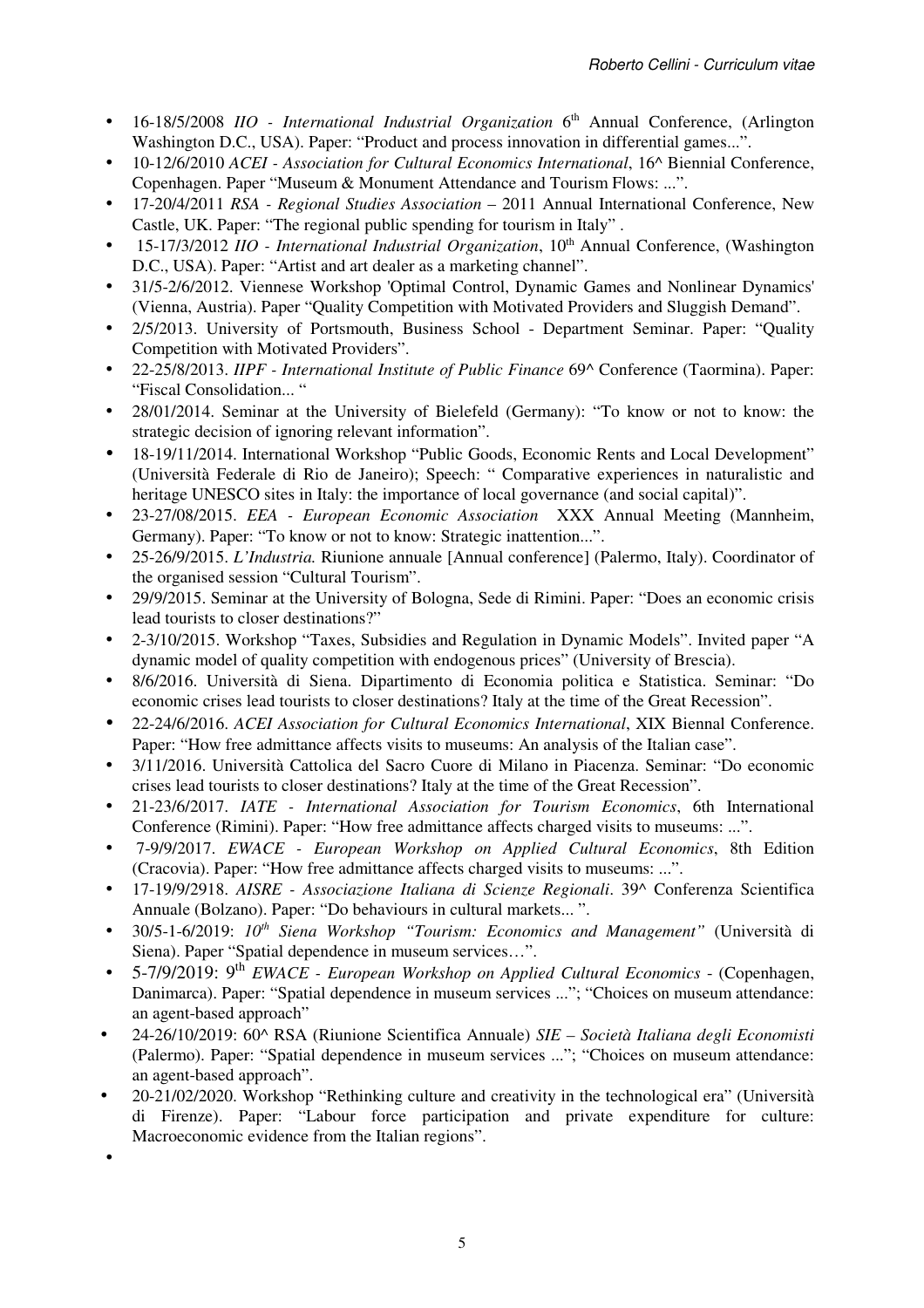### **Organization of International Scientific Conferences**

- 2005 Responsible for the organization of 3rd *EWACE* (*European Workshop on Applied Cultural Economics*) meeting (Catania, September 2005)
- 2010 President of the Local Organization Committee 51^ RSA (Scientific Annual Meeting) of *SIE - the Italian Economic Association*.
- 2011, 2012,2013 Member of the Scientific Board of 52^, 53^ e 54^ *RSA SIE*.
- 2012 Responsble for the organization of the meeting "International Trade and Finance: Focus on the Mediterranean"**,** of *ITSG - Italian Trade Study Group* (Catania, 15-16/6/2012)
- 2014, 2015,2016 President of the Scientific and Organization Board of 55^, 56^ e 57^ *RSA SIE*.
- 2014 Member of the Scientific Board of *2014 IO Workshop: Theory, Empirics and Experiment*  (University of Salento, July).

### **PARTICIPATION IN RESEARCH PROJECTS (Selection)**

- 1993, 1994: "Trend and Cycles in Italian Economic Development" (Ministerial Programme; coordination: prof. A. Vercelli).
- 1996: "Fiscal Laws for Labour-managed Firms" (commissioned by Censocoop).
- 1997, 1998: "The Italian economy in the international setting: welfare policy and growth performance" (Bologna University Research Project; coordination: prof. G. Antonelli).
- 1999, 2000: "Competitiveness and growth" (Ministerial Programme; coordination: prof. G. Antonelli).
- 2000, 2001: "The Relationship between Employment and Growth" ( $5<sup>th</sup>$  Framework of Key Action - Socio-economic Research of the EU Commission).
- 2001, 2002: "Heritage and Tourism Promotion" (Ministerial Programme; coordination: prof. E. Giardina).
- 2011, European Culture Programme 2007-13 (Call 2011, Strand 3.2), "Assessing effective tools to enhance cultural participation" (international coord: prof. Juan Prietro Rodriguez, local coordinator: prof. Ilde Rizzo).
- **University Research Projects (Annual Programme of Scientific Research) (Selection):** "Public Debt and Economic Growth" (1993); "Investment and fiscal policy" (1994); "Liquidity Constraints and consumption in Italian Regions " (1995); "Monopoly and Uncertainty affecting Demand" (1996); "Specialization in Tourism and Growth" (1997); "Insurance on the Quality of Goods " (1998); "Investments in Southern Italy" (1999); "The labour-capital elasticity of substitution" (2000); "Advertising and Oligopoly" (2001), "Competition Policy in the Presence of Differentiated Products" (2002), "Tourism and Development " (2003, 2004), "Support to Mergers of Firms" (2005), "Time consistency of fiscal policy" (2006), "Product and process innovation" (2007), "Incentives for R&D and firms' competitiveness" (2008), "Economic resilience of firms, territories and regions" (2014).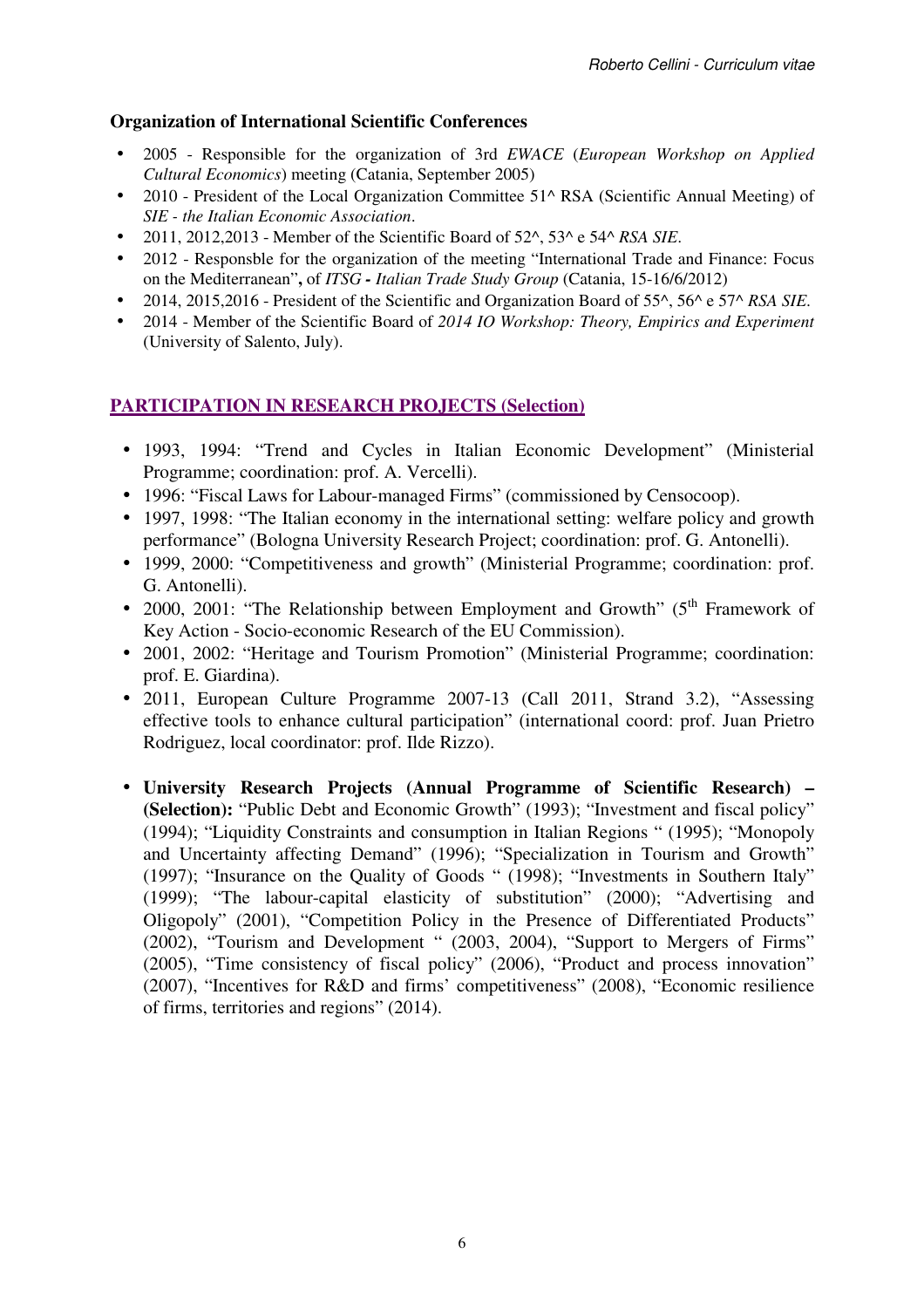### **SCIENTIFIC PUBLICATIONS**

#### Most Significant Publications:

. "A Dynamic Model of Differentiated Oligopoly with Capital Accumulation", *Journal of Economic Theory*, 1998, vol.82 n.1, pp.245-255 (with Luca Lambertini).

. "A Differential Game Approach to Investment in Product Differentiation", *Journal of Economic Dynamics and Control*, 2002, vol. 27 n. 1, pp. 51-62 (with Luca Lambertini).

. "A Differential Oligopoly Model with Differentiated Goods and Sticky Prices", *European Journal of Operational Research*, 2007, vol. 176, pp. 1131-1144, 2007 (with Luca Lambertini).

. "Dynamic R&D with Spillovers: Competition vs Cooperation", *Journal of Economic Dynamics and Control*, 2009, vol. 33 n. 3, pp. 568-82 (with Luca Lambertini)

. "Competition and Quality in Regulated Markets: A Differential-Game Approach", *Journal of Health Economics*, 2010, vol. 29, pp. 508-23 (with Kurt R. Brekke, Luigi Siciliani, Odd Rune Straume).

. "Regional Resilience in Italy: A Very Long-run Analysis", *Regional Studies*, 2014, vol. 48 n. 11, pp. 1779-96 (with Gianpiero Torrisi).

. "How free admittance affects charged visits to museums: An analysis of the Italian case", *Oxford Economic Papers*, 2018, vol. 70 n. 3, pp. 680-98 (with Tiziana Cuccia).

. "A dynamic model of quality competition with endogenous prices", *Journal of Economic Dynamics and Control*, 2018, vol. 94, pp. 190-206 (with Luigi Siciliani and Odd Rune Straume).

. "Strategic inattention, delegation and endogenous market structure", *European Economic Review*, 2020, vol. 121, pp. 1-10, art. 103324 (Con Luca Lambertini e Gianmarco Ottaviano); doi: https://doi.org/10.1016/j.euroecorev.2019.103324

. "Optimal dynamic volume-based price regulation", *International Journal of Industrial Organization*, vol. 73, December 2020, art. 102675, pp. 1-22; doi: 10.1016/j.ijindorg.2020.102675 (with Michele Bisceglia, Luigi Siciliani and Odd Rune Straume).

. *Intellectual Property, Competition and Growth*, (Edited by Roberto Cellini and Guido Cozzi), Palgrave Macmillan, London, UK, 2007 (ISBN: 0-230-50063-3).

. *The Economics of Innovation: Incentives, Cooperation, and R&D Policy* (Edited by Roberto Cellini and Luca Lambertini), Emerald Publishing, Bingley, UK, 2008 (ISBN: 978-0-444-53255-8).

### Other Publications in refereed journals:

. "Solow's Growth Model in the Presence of a Stochastic Steady State", *Journal of Macroeconomics*, 1997, vol. XIX n. 1, pp. 135-153.

. "Growth Empirics: Evidence from a Panel of Annual Data", *Applied Economics Letters*, 1997, vol. 4 n. 6, pp. 347-351.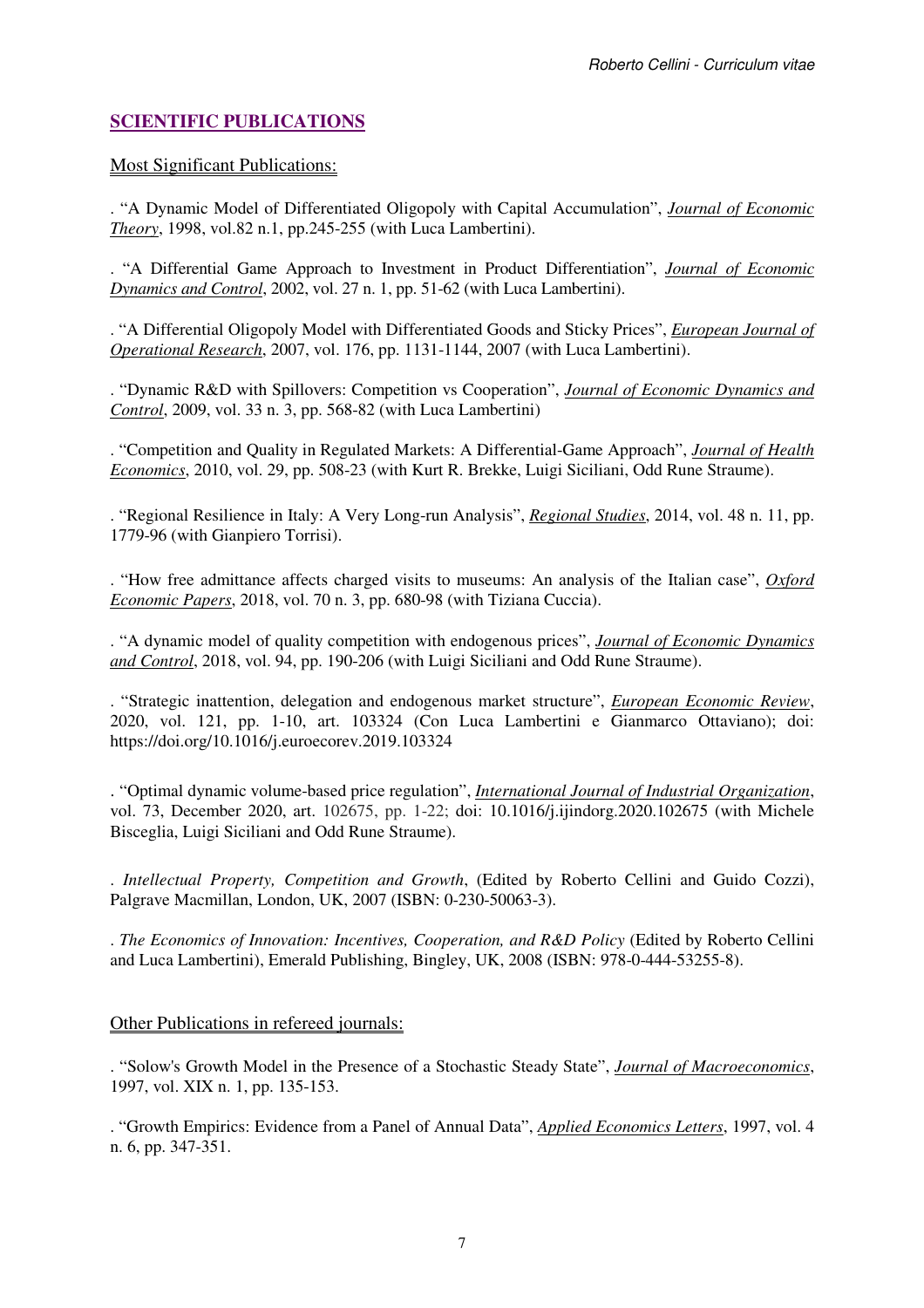. "Crime and Economic Activity in the Long-Run. An Empirical Investigation on Aggregate Data from Italy, 1951-94", *International Review of Law and Economics*, 1998, vol. 18 n. 3, pp. 279-292 (with Antonello Scorcu).

. "Monopolistic Power under Income Polarization", *Journal of Economics*, 1999, vol. 69 n. 3, pp. 289- 298 (with Corrado Benassi e Alessandra Chirco).

. "Segmented Stochastic Convergence across the G-7 Countries", *Empirical Economics*, 2000, vol. 25 n. 3, pp. 463-474 (with Antonello Scorcu).

. "Income Distribution and Monopoly: Price and Quantity Patterns with Intra- ad Inter- Class Income Dispersion ", *Metroeconomica*, 2000, vol. 51 n. 2, pp. 221-234 (with Corrado Benassi e Alessandra Chirco).

. "Competition and Efficiency in Health Care: an Empirical Analysis of the Italian Case", *International Tax and Public Finance*, 2000, vol.7 n.4/5, pp. 503-519 (with Giacomo Pignataro and Ilde Rizzo).

. "Growth and Differentiated Oligopoly", *Economics Letters*, 2000, vol. 69 n. 2, pp. 129-136.

. "Income Polarization and Free-Entry Equilibrium: US vs EU", *Economia Internazionale*, 2000, vol. 53 n. 1, pp. 15-22. (with Corrado Benassi and Alessandra Chirco).

. "Personal Income Distribution and Market Structure", *German Economic Review*, 2002, vol. 3 n. 3, pp. 327-38 (with Corrado Benassi and Alessandra Chirco).

. "Pop Competitiveness", *BNL Quarterly Review*, 2002, vol. 220, pp. 71-101 (with Anna Soci).

. "Advertising in a Differential Oligopoly Game", *Journal of Optimisation Theory and Applications*, 2003, vol. 116 n. 1, pp. 61-81 (with Luca Lambertini).

. "Incomplete Information and Experimentation in the Arts: A Game Theory Approach", *Economia Politica*, 2003, vol 20 n. 1, pp. 21-34 (with Tiziana Cuccia).

. "Advertising with Spillover Effects in a Differential Oligopoly Game with Differentiated Goods", *Central European Journal of Operations Research*, 2003, vol. 11 n. 4, pp. 409-23 (with Luca Lambertini).

. "Dynamic Oligopoly with Sticky Prices: Closed-Loop, Feedback and Open-Loop Solutions", *Journal of Dynamical and Control System*, 2004, vol. 10 n. 3, pp. 303-14 (with Luca Lambertini).

. "Welfare in Differentiated Oligopoly with Free Entry: A Cautionary Note", *Research in Economics*, 2004, vol. 28 n. 2, pp. 125-33 (with Luca Lambertini and Gianmarco I. P. Ottaviano).

. "R&D Incentives and Market Structure: Dynamic Analysis", *Journal of Optimisation Theory and Applications*, 2005, vol. 126 n. 1, pp. 85-96 (with Luca Lambertini).

. "Endogenous Growth and Baumol's Disease: A Formal Model", *RISEC - Rivista Internazionale di Scienze Economiche e Commerciali*, 2005, vol. 52, pp. 205-222 (with Tiziana Cuccia).

. "Private and Social Incentives Towards Investment in Product Differentiation", *International Game Theory Review*, 2004, vol. 6 n. 4, pp. 493-508 (with Luca Lambertini).

**.** "Intellectual Property, Competition, and Growth: An Introduction", *Rivista di Politica Economica*, 2005, vol. 95 n. 5, pp. 3-6 (with Guido Cozzi)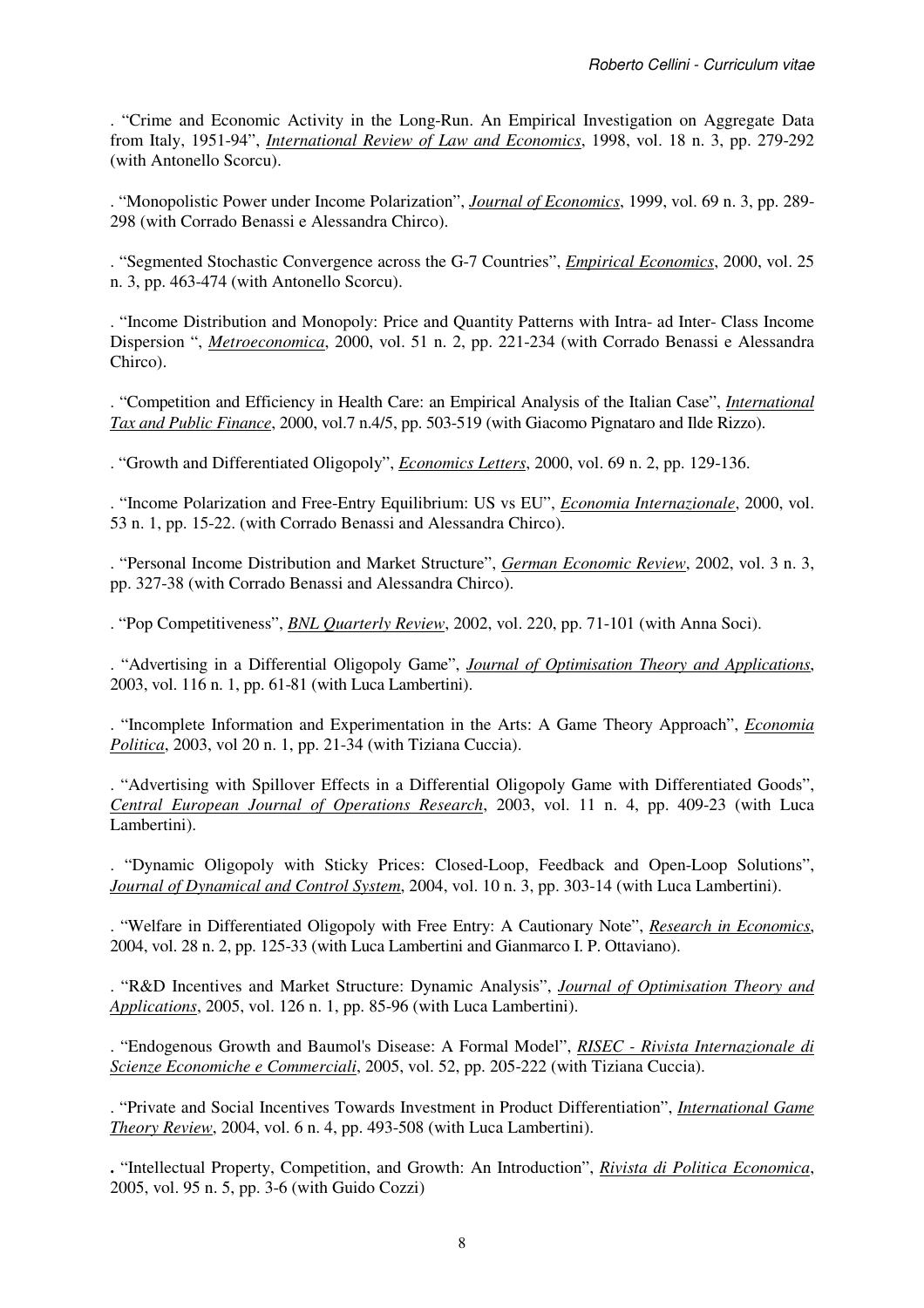. "Policy Decisions on Collective Property Rights in Cultural Districts: A Positive Model", *Rivista di Politica Economica*, 2005, vol. 95 n. 5, pp. 247-265 (with Tiziana Cuccia and Walter Santagata).

. "Workers' Enterprises Are Not Perverse: Differential Oligopoly Games with Sticky Price", *Review of Economic Design*, 2006, vol. 10, pp. 233-48 (with Luca Lambertini).

. "Investment in Tourism Market: A Dynamic Model of Differentiated Oligopoly", *Environmental and Resource Economics*, 2006, vol. 35, pp. 41-58 (with Guido Candela).

. "On the Dynamic Consistency of Optimal Monetary Policy", *International Journal of Mathematics, Game Theory, and Algebra*, 16 n. 4, 2006, pp. 1-15, Reprinted in: L. Petrosjan and V. Mazalov (Eds.), Game Theory and Applications, Vol. XII, Nova Science, New York, pp. 1-15 (2007) (with Luca Lambertini)

. "Time consistent fiscal policies in a Ramsey economy", *Mathematical Social Sciences*, 2007 vol. 53 n. 3, pp. 296-316 (with Luca Lambertini).

. "Migration and Welfare: A Very Simple Model", *Journal of International Development*, 2007, vol. 19, pp. 885-94**.** 

. "Is Cultural Heritage Really Important for Tourists? A Contingent Rating Study", *Applied Economics*, 2007, vol. 39, pp. 261-271 (with Tiziana Cuccia).

. "The Make-or-Buy Choice in a Mixed Oligopoly. A Theoretical Investigation", *Rivista di Politica Economica*, vol. 97 n. 5, 2007, pp. 113-132 (with Luca Lambertini)

. "Persuasive Advertising under Bertrand Competition: A Differential Game", *Operations Research Letters*, 2008, vol. 36, pp. 381-84 (with Luca Lambertini and Andrea Mantovani)

."Weak and Strong Time Consistency in a Differential Oligopoly Game with Capital Accumulation", *Journal of Optimization Theory and Applications*, 2008, vol. 138, pp. 17-26, (with Luca Lambertini)

. "Workers' Enterprises and the Taste for Production: the Arts, Sport and Other Cases", *Scottish Journal of Political Economy*, 2009, vol. 56 n. 1, pp. 123-137 (with Tiziana Cuccia)

. "US Price Indices and the Exchange Rate: Are Recreational Products Different?", *Journal of Applied Economic Sciences*, 2009 – Spring, vol. 4 n. 1 (7), pp. 26-35 (with Alessandro Paolino).

. "The issue of time inconsistency revised as an extended game ", *International Game Theory Review*, 2010, vol. 12 n. 2, pp. 161-174 (with Luca Lambertini).

. "Is UNESCO recognition effective in fostering tourism? A comment on Yong, Lin and Han", *Tourism Management*, 2011,vol. 32 n. 2, pp. 452-54.

. "Efficiency and Equity in Anarchy and other Historical Social Systems: A Simple Exploratory Model", *Economia Politica - Journal of analytical and institutional economics,* 2011, vol 28 n. 1, pp. 15-49 (with Guido Candela).

. "Information Externality in the Arts and the Public Intervention: A Note", *European Journal of Scientific Research*, 2011, vol. 51 n.1, pp. 40-43 (with Tiziana Cuccia)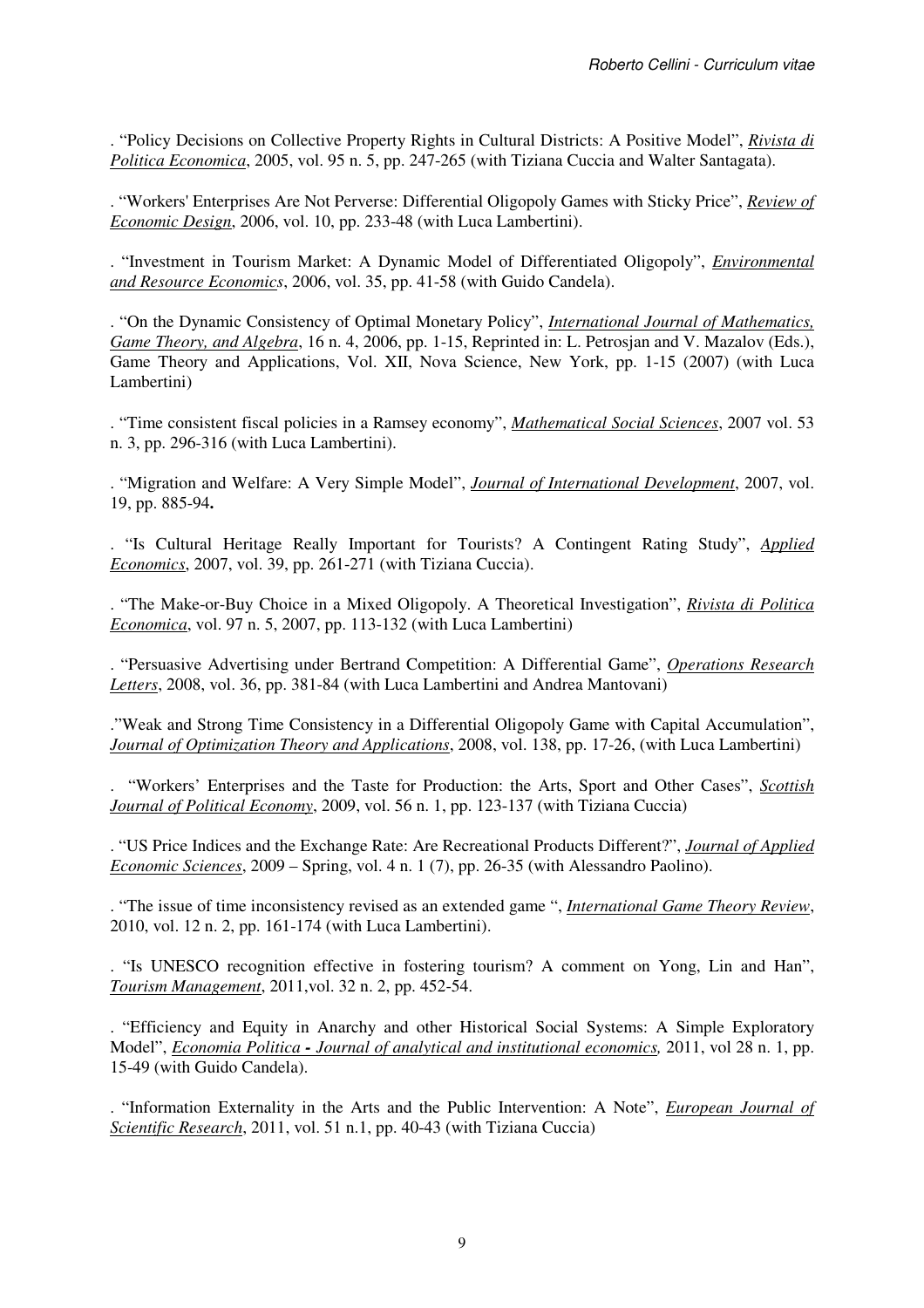. "Are exchange rates really free from seasonality? An exploratory analysis on monthly time series", *Open Economics Journal*, 2011, vol. 4, pp. 44-48 (with Tiziana Cuccia)

. "R&D Incentives under Bertrand Competition: A Differential Game", *Japanese Economic Review*, 2011, vol. 62 n. 3, pp. 387-400 (with Luca Lambertini).

. "Competition in regulated markets with sluggish beliefs about quality", *Journal of Economics and Management Strategy*, 2012, vol. 21 n. 1, pp. 131-78 (with Kurt R. Brekke, Luigi Siciliani, Odd Rune Straume).

. 2012, "Private and Public Incentive to Reduce Seasonality: A Theoretical Model", *Economics: The Open-Access, Open-Assessment E-Journal*, Vol. 6, 2012-43 (with Giuseppe Rizzo)

**.** 2013, "Museum & Monument Attendance and Tourism Flow: A Time Series Analysis Approach", *Applied Economics*, vol. 45 n. 24, pp. 3473-82 (with Tiziana Cuccia).

. 2013, "Regional public spending for tourism in Italy: An empirical analysis", *Tourism Economics*, vol. 19 n. 6, pp. 1361-84 (with Gianpiero Torrisi)

. 2013, "Quality Competition with Motivated Providers", *Journal of Economic Dynamics and Control*, vol. 37 pp. 2041-61 (with Luigi Siciliani e Odd Rune Straume)

. 2014,"Seasonal processes in the Euro – US Dollar daily exchange rate", *Applied Financial Economics*, Vol. 24 n. 3, pp. 161–174, (with Tiziana Cuccia)

. 2014, "The artist - art dealer relationship as a marketing channel", *Research in Economics*, vol. 68 n. 1, pp. 57-69 (with Tiziana Cuccia)

. 2014, "Fiscal Consolidations and Public Debt in Europe", *International Tax and Public Finance*, vol. 21 n. 4, pp. 614-44 (with Gianluca Cafiso); doi: 10.1007/s10797-014-9319-y

. 2015, "Quality competition in markets with regulated prices and minimum quality standards", *Journal of Evolutionary Economics*, vol. 25 n. 2 , pp. 345-70 (with Fabio Lamantia); doi: 10.1007/s00191-014-0383-3.

. 2015, "The economic resilience of tourism industry in Italy: What the 'great recession' data show", *Tourism Management Perspectives* vol 16, pp. 346-56. (with Tiziana Cuccia); doi: 10.1016/j.tmp.2015.09.007

. 2016, "UNESCO sites as public goods: comparative experiences in Italy", *Revista de Economia Contemporânea- Journal of Contemporary Economics* (*Printed version* ISSN 1415-9848 ; *On-line version* ISSN 1980-5527), Vol. 20 n.3, pp. 553-569; doi: 10.1590/198055272037 (with Tiziana Cuccia).

. 2018, "Do economic crises lead tourists to closer destinations? Italy at the time of the Great Recession", *Papers in Regional Science*, vol. 97 n. 2, pp. 369-386; doi: 10.1111/pirs.12242 (with Gianluca Cafiso and Tiziana Cuccia).

. 2018, "Regional regulators in healthcare service under quality competition: A game theoretical model", *Health Economics*, vol. 27 n. 11, pp. 1821-42; doi: 10.1002/hec.3805 (with Michele Bisceglia and Luca Grilli).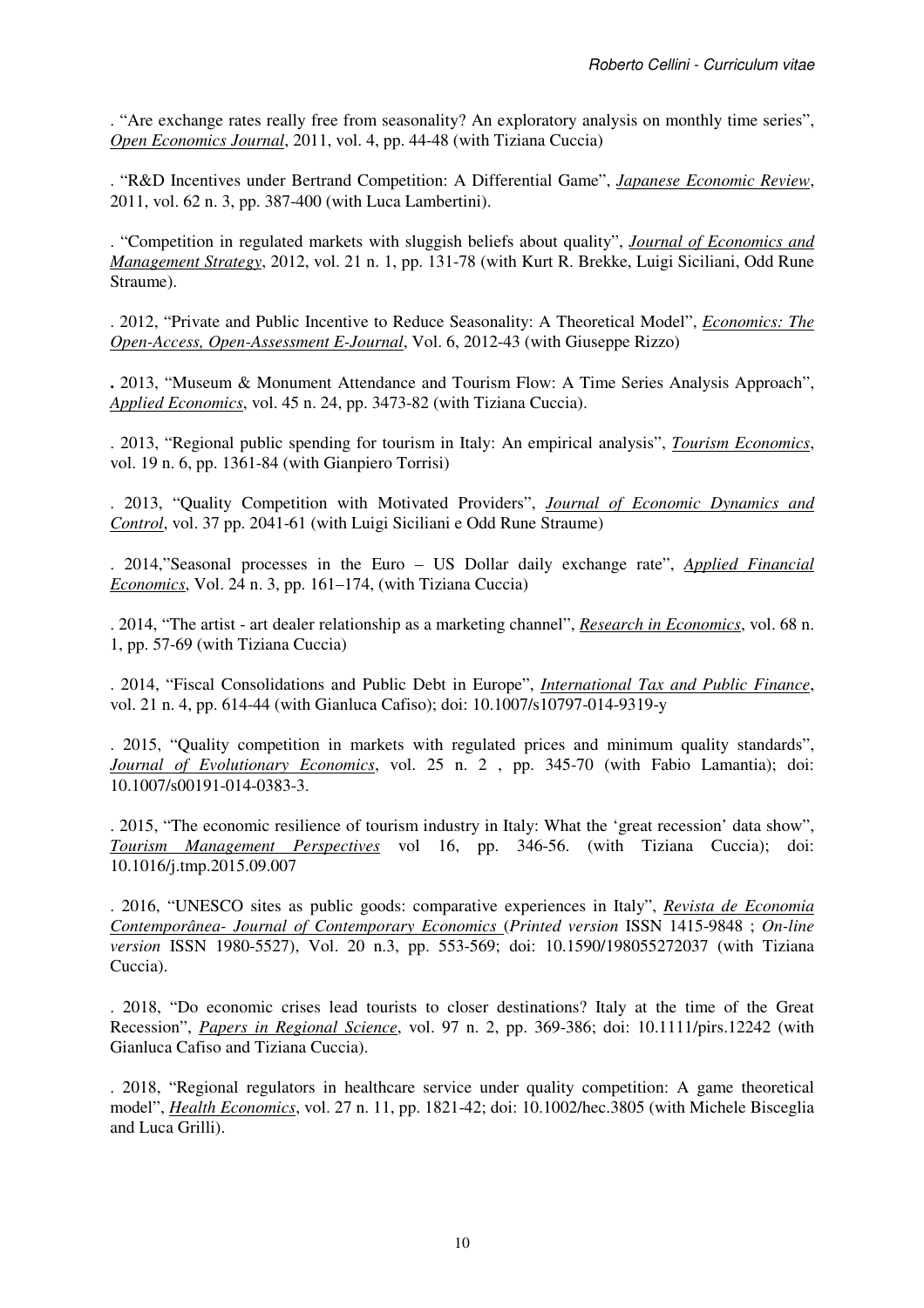. 2019, "Quality competition in healthcare services with regional regulators: A differential game approach", *Dynamic Games and Applications*, vol. 9 n. 1, pp. 1-23; doi: 10.1007/s13235-018-0245-y (with Michele Bisceglia e Luca Grilli).

. 2019, "Do behaviours in cultural markets affect economic resilience? An analysis of Italian regions", *European Planning Studies*, vol. 27 n. 4, pp. 784-801; doi: /10.1080/09654313.2019.1568397 (with Tiziana Cuccia).

. 2019, "Weather conditions and museum attendance: A case-study from Sicily", *Climatic Change*, vol. 154 n. 3, pp. 511-27; doi: 10.1007/s10584-019-02453-2 (with Tiziana Cuccia).

\*2020, "Gender differences in Okun's law across the Italian regions", *Economics Bulletin*, vol. 40 n. 4, pp. 2780-89 (A243); http://www.accessecon.com/Pubs/EB/2020/Volume40/EB-20-V40-I4- P243.pdf (with Luigi Bonaventura e Mario Sambataro).

\*2020, "Readmission treatment price and product quality in the hospital sector", *Health Economics* vol. 29 n. 1, pp. 61-71 (with Domenico Lisi); doi: 10.1002/hec.3966.

\*2020, "Spatial dependence in museum services: An analysis of the Italian case", *Journal of Cultural Economics*, vol. 44 n. 4, pp. 535-62; doi: 10.1007/s10824-019-09373-0 (with Tiziana Cuccia and Domenico Lisi).

\*2020, "Choices on museum attendance: An agent-based approach", *Metroeconomica*, vol. 71, pp. 882-97 (with Alessio E. Biondo e Tiziana Cuccia); doi: 10.1111/meca.12306.

. 2021, "Female workforce participation and household expenditure for culture and recreation: Macroeconomic evidence from the Italian regions", *Applied Economics*, vol. 53 n. 14, pp. 1659-71; doi: 10.1080/00036846.2020.1841087 (with Tiziana Cuccia).

. 2021, "Whom should I merge with? How product substitutability affects merger profitability", *Journal of Industrial and Business Economics*, vol. 48 n. 3, pp. 337-353; doi: 10.1007/s40812-020- 00180-9.

. 2022, "Market-induced fiscal discipline in Europe", *Italian Economic Journal*, vol. 8 (in press); doi: 10.1007/s40797-021-00182-z (with Gianluca Cafiso).

. 2022, "On the Dynamic Optimality of Yardstick Regulation", *Annals of Operations Research*, vol. 311 (in press) (with Michele Bisceglia and Luca Grilli).

### Other Publications: Books and Contributions in Books

. "Differential Oligopoly Games", in Patrizio Bianchi - Luca Lambertini (eds.), *Technology, Information and Market Dynamics*, Edward Elgar, Cheltenham, 2003, pp. 173-207 (with Luca Lambertini).

. "Degenerate Feedback and Time Consistency in Differential Games" in E. P. Hofer – E. Reithmeier (eds.), *Modelling and Control of Autonomous Decision Support Based Systems*, Shaker Verlag, Aachen, Germany, 2005, pp. 185-92 (with Luca Lambertini and George Leitmann).

. "Capital Accumulation, Mergers and the Ramsey Golden Rule", in Marc Quincampoix, Tom Vincent and Steffen Jørgensen (eds.), *Advances in Dynamic Game Theory and Application* - *Annals of*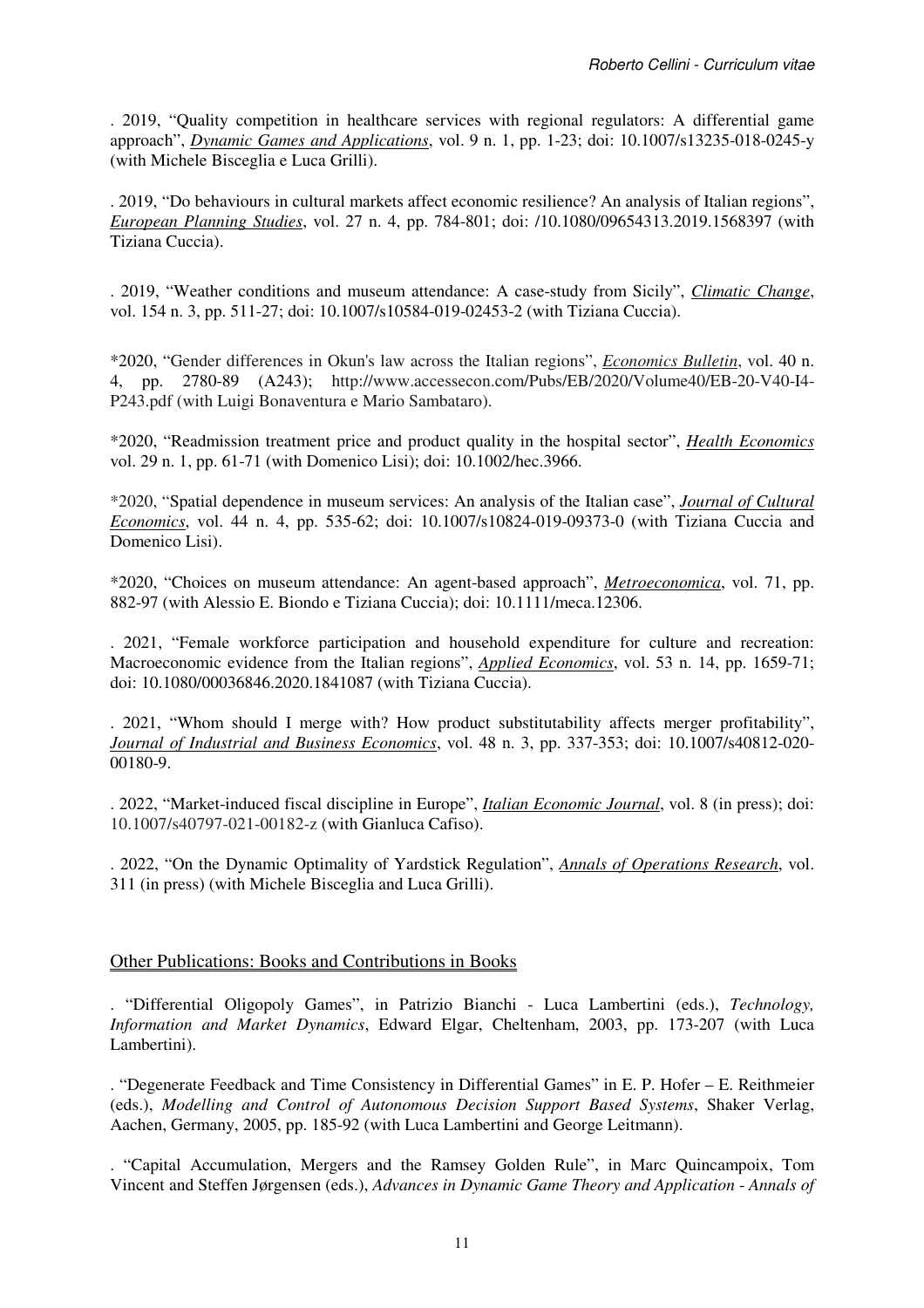*the International Society of Dynamic Games*, vol,. 8, Birkhauser, Boston, 2007, pp. 487-505 (with Luca Lambertini).

. "Differential Game: Theoretical Analysis and Industrial Policy", in P. Bianchi – S. Labory, *International Handbook of Industrial Policy*, Edward Elgar, Cheltenham, 2006, pp. 415-431. (with Luca Lambertini).

. "The Editors' Preface", in Roberto Cellini and Luca Lambertini (Eds.) *The Economics of Innovation: Incentives, Cooperation, and R&D Policy*, Emerald Publishing, Bingley, UK, 2008 (with Luca Lambertini), pp. vii-xi.

. "Product and Process Innovation in Differential Games with managerial Firms", in Roberto Cellini and Luca Lambertini (Eds.) *The Economics of Innovation: Incentives, Cooperation, and R&D Policy*, Emerald Publishing, Bingley, UK, 2008 (with Luca Lambertini), pp. 159-176.

. "The public spending for culture in front of decentralization processes and economic recession: the case of Italy", in I. Rizzo - R. Towse (Eds.), *The artful economist: A new look at cultural economics*, Springer, Heidelberg, 2016; ISBN 978-3-319-40635-0, doi 10.1007/978-3-319-40637-4, pp. 89-109 (with Tiziana Cuccia).

. "Regional resilience in Italy: do employment and income tell the same story?". In: Robert Huggins - Piers Thompson (Eds.), *Handbook of regions and competitiveness. Contemporary Theories and Perspectives on Economic Development*, Edward Elgar, Cheltenham UK, 2017; pp. 308-331 (with Paolo Di Caro, Gianpiero Torrisi).

Doi: 10.4337/9781783475018. ISBN: 978-1-78347-500-1(print); 978-1-78347-501-8 (eBook).

. "The multi-product nature of the firm in the arts sector: The case of 'Centro Zo'". In: V.M Ateca-Amestoy, V. Ginsburgh, I. Mazza, J. O'Hagan, J. Prieto-Rodriguez (Eds.), *Enhancing Participation in the arts in the EU: Challenges and Methods*. Springer, Cham Switzerland, 2017; pp. 221-234 (with Marco F. Martorana e Felicita Platania).

Doi: 10.1007/978-3-319-090962 15. ISBN: 978-3-319-09096-2 (eBook); 978-3-319-09095-5 (print).

."Differential games in health-care markets: Models of quality competition with fixed prices". In: Joseph Apaloo - Bruno Viscolani (Eds.), *Advances in Dynamic and Mean Field Games- Annals of the International Society of Dyanmic Games - vol. XV*, Springer, Cham Switzerland, 2018, pp. 145-67, (With Kurt R. Brekke, Luigi Siciliani, Odd Rune Straume). ISSN 2474-0179 ISSN 2474-0187 (electronic); ISBN 978-3-319-70618-4 ISBN 978-3-319-70619-1

### Other Publications: Articles in Journals in Italian Language

. "Una rassegna critica e alcune proposte sul concetto di efficienza dinamica" [A Critical Survey on Dynamic Efficiency Models], *Rivista di Politica Economica*, 1992, vol. 82 n. 2, pp. 45-79.

. "Vizi e virtù delle PMI: La struttura produttiva, il commercio con l'estero e la gestione finanziaria" [Pros and Cons in the Behaviour of Small Business: Production, International Trade and Finance], *Il Risparmio*, 1992, vol. 40 n. 2, pp. 221-245. (with Gianpaolo Rossini) .

. "Modelli di crescita e politiche fiscali nel lungo periodo. Una rassegna" [Growth Models and Fiscal Policy. A Survey], *Economia Politica,*vol. 12 n. 1, pp. 129-182.

. "Le parziali econometrie della crescita" [The Partial Approaches to Econometrics of Growth], *Rivista di Politica Economica*, 1995, vol. 85 n. 9, pp. 3-55.

. "Una nota sul ruolo dell'econometria nel carattere scientifico dell'economia politica" [A note on the role of econometrics for the scientific nature of economics], *Note Economiche*, 1995, vol. 25 n. 2, pp. 325-349.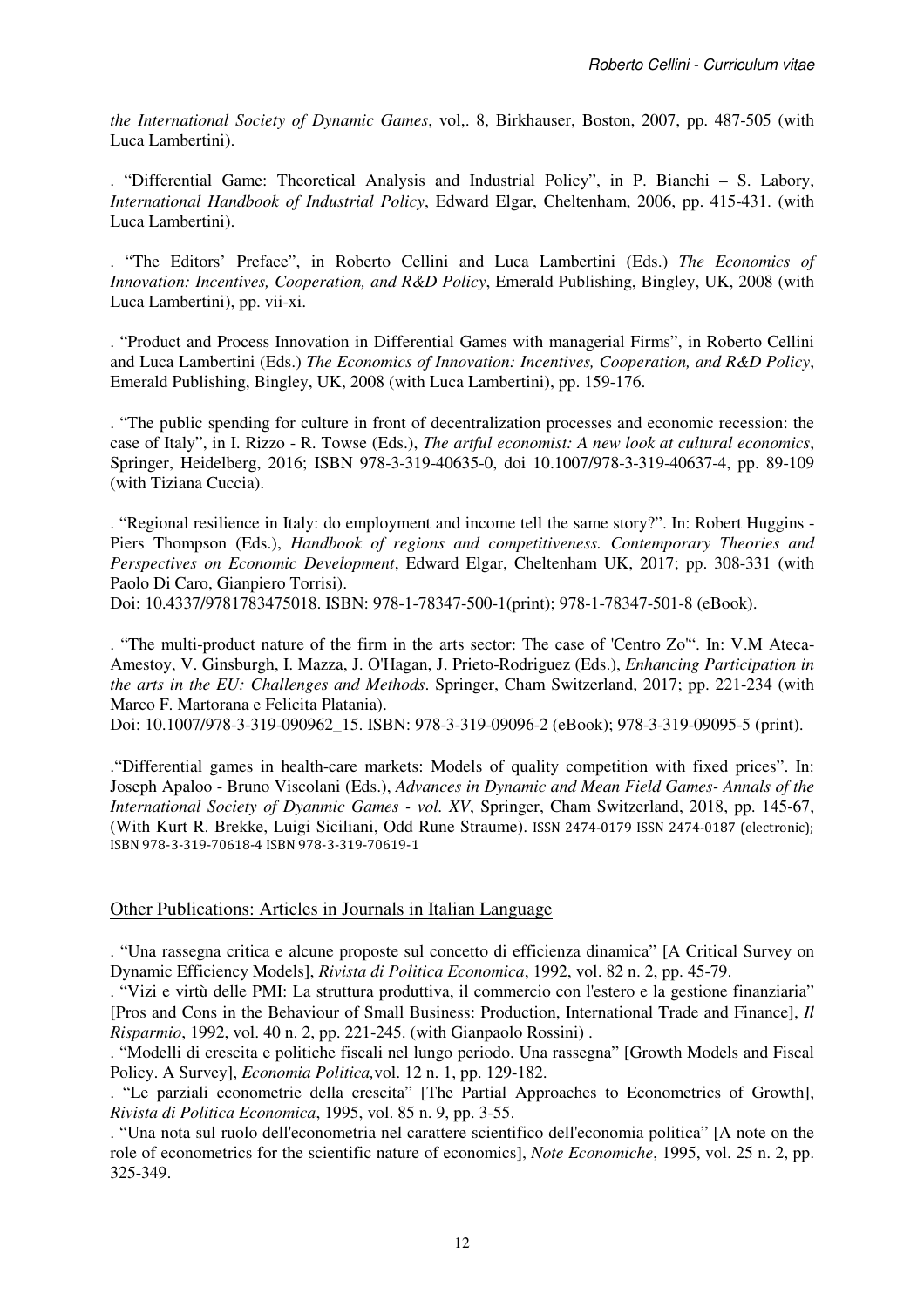. "Consumo, reddito e vincoli di liquidità: un'analisi regionale" [Consumption, income, and liquidity constraints: a regional analysis], *Rivista Internazionale di Scienze Sociali*, 1995, vol. CIII n. 4, pp.863-882 (with Antonello Scorcu).

. "How many Italies? What data Show about Growth and Convergence across Italian Regions, 1970- 91", *Rassegna di lavori dell'ISCO*, 1997, vol. XIII n. 4, pagg. 93-124. (with Antonello Scorcu).

. "Stabilità, Istituzioni e Crescita nelle Regioni Italiane" (Stability, Institutions and Growth in the Regions of Italy), *L'Industria*, 1997, vol. 18 n. 3, pp. 459-483. (with Antonello Scorcu).

. "I mercati dei beni di qualità esogena" [Market for exogenous quality goods], *Politica economica*, 1998, vol. 14 n. 2, pp. 217-244. (with Guido Candela)

. "Quote distributive e crescita in Europa e negli Stati Uniti: una nota", [Social share and Growth in Europe and in the US: A Note] *Moneta e Credito*, 1998, vol. 204, pp. 247-279 (with Paolo Onofri).

. "Ripartizione del rischio nelle aree territoriali italiane: Un'indagine nel lungo e nel breve periodo" [Risk Sharing in Italian Regions: Short- and Long- Run Analysis] *Rivista di Politica Economica*, 2002, vol. 92 n. 5-6, pp.171-199 (with Antonello E. Scorcu).

. "Le peculiarità delle imprese cooperative nel settore dell'arte. Un'analisi teorica", [Particular Features of Labour-managed Firms in the Arts Sector: A Theoretical Analysis], *Rivista di Politica Economica*, 2003, vol. 93 n. 5, pp. 35-65 (with Tiziana Cuccia).

. "Comportamenti d'impresa e informazione del consumatore: un'analisi empirica sui prezzi del pernottamento turistico", [Firms' Behaviour and Consumers' Information: an empirical analysis on prices in tourism stays] *Politica Economica*, vol. 19 n. 3, pp. 441-465 (with Guido Candela and Antonello E. Scorcu).

. "Patrimonio culturale e turismo: un'indagine empirica su Siracusa", [Cultural Heritage and Tourism: the case of Siracusa] *Economia Pubblica*, 2004, vol. 34 n. 3, pp. 113-131 (with Tiziana Cuccia and Antonio Reale).

. "Investire in un turismo di élite o di massa: un modello dinamico", [Investment in èlite- or masstourism: a dynamic model] *Rivista Internazionale di Scienze Sociali*, 2005, vol CXIII n. 1, pp. 23-40 (with Guido Candela).

. "Catania. L'analisi del turismo nella destinazione di una città", [Catania. Analysis of Tourism in a city as a destination] *Economia dei servizi*, 2007, vol. II n. 1, pp. 147-165 (with Tiziana Cuccia)

. "Su che cos'è l'economia politica", [On "what is economics?"], *Moneta e Credito*, 2012, Vol. 65 n. 259, pp. 213-28.

. "Commenti sollecitati e replica dell'Autore - R. Torrini, Labour, Profit and Housing Rent Sharing in Italian GDP", [Comments on R. Torrini's article] (with S. De Nardis, G. Labardino, F. Mazzolari, R. Monducci, P. Onofri, L. Paolazzi), *Politica economica / Journal of Economic Policy*, vol. 32, pp. 126- 62.

**.** 2019, "Ingressi gratuiti e a pagamento nei musei italiani. Recenti evidenze empiriche e implicazioni", [Charged and free entry to museum in Italy. Recent evidence and implications], *Economia della cultura*, vol. 29 n. 3/2019, ISSN1122-7885, pp. 393-408 (with Tiziana Cuccia).

#### Other Publications: Books and Articles in Books in Italian Language

. *Piccole e Medie imprese e scelte finanziarie* [The Financial Choices of Small Firms], Roma, Confindustria, 1990 (with Gianpaolo Rossini).

. *Una Guida alla Teoria dei Giochi* [A Guide for Game Theory], CLUEB, Bologna, 1992 (with Luca Lambertini).

 . *Esercizi di Microeconomia*, [Exercises in Microeconomics], CLUEB, Bologna, 1994 (with Luca Lambertini)

. *Esercizi di Analisi Macroeconomica*, [Exercises in Macroeconomic Analysis], CLUEB, Bologna, 1995 (with Flavio Delbono and Vincenzo Denicolò).

. "Aspetti istituzionali e crescita delle regioni italiane" [Institutions and regional growth in Italy], in Quintieri B. (ed.), *Finanza, istituzioni e sviluppo regionale*, Il Mulino, Bologna, 1997 (with Antonello Scorcu).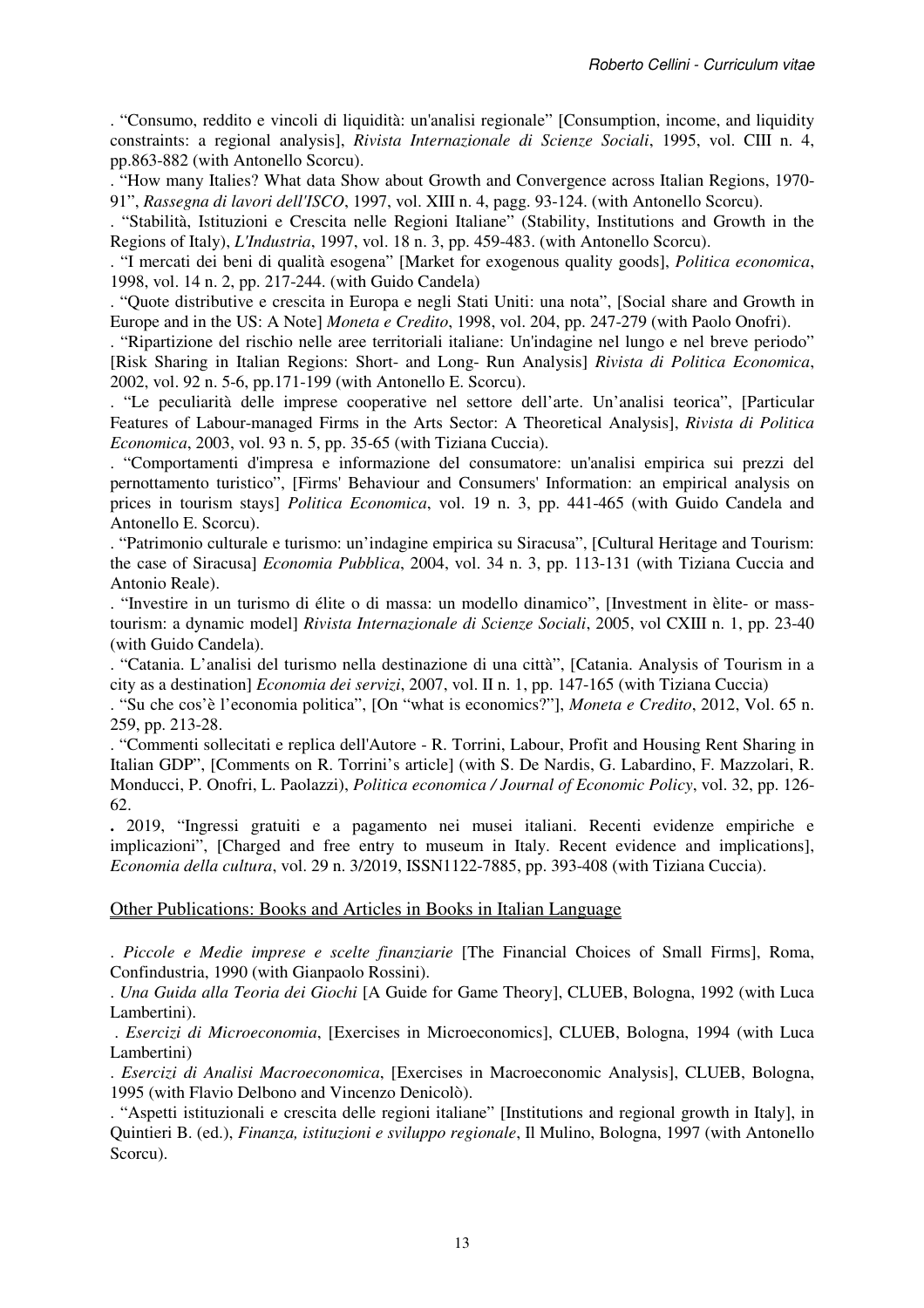. "La convergenza tra le regioni europee" [Convergence across European Regions], *Osservatorio Economico e Finanziario della Sardegna*, Banco di Sardegna, Sassari,1997.

. "Le sfide del turismo nei paesi in via di sviluppo: un'analisi economica", [The Challenge of Toruism in Less Developed Countries: an economic Analysis] in Vera Negri Zamagni, Maurizio Mussoni, Guido Benzi (eds.), *Per un turismo autenticamente umano*, Fara Editore, Rimini, 2001 (pp. 339-356).

. "Struttura demografica, risparmio e rendimento del capitale" [Demographic Patterns, Savings, and Returns to Capital]", in Banca d'Italia, *Ricerche quantitative per la politica economica 1999*, Banca d'Italia, Roma, 2003.

. *Politica Economica. Introduzione ai modelli fondamentali* [Economic Policy: Introduction to Basic Models], Mc Graw Hill Italia, Milano, 2004; 2nd Edition: 2011.

. "Il turismo nei programmi di crescita e sviluppo: analisi teoriche ed esperienze", [Tourism in growth and development programmes: theory and evidence] in R. La Rosa (ed.), *Lo sviluppo del turismo in Sicilia. Potenzialità, problemi, prospettive di intervento*, Franco Angeli, Milano, 2004, pp. 91-133.

. "I concetti, le cause e gli effetti della globalizzazione: una nota" [A note on globalization: issues, causes, effects] in A. D'Agata, E. Giardina, E.Sciacca (Eds.), *Tra economia e società: studi in memoria di Giovanni Montemagno*, Giuffrè, Milano, 2006, pp. 87-98 (with Tiziana Cuccia).

. "La proprietà collettiva e i marchi nella filiera turistica" [Collective Property and Trademarks in Tourism Sector] , in *Archivio Scialoja-Bolla – Annali di studio sulla proprietà collettiva 1.2006*, Giuffrè editore, Milano, pp.55-81

. "Il turismo come volano dello sviluppo economico del territorio" [Tourism as development engine]. In: Leonardo Becchetti -, *Le città del ben vivere*, Ecra editore, Roma, 2017; pp. 302-07. ISBN : 97888655812275.

. "Attori dello sviluppo economico: il ruolo delle imprese nella ripresa economica del Mezzogiorno" [Agents of economic development: the role of entreprises in the economic recovery of the Italian Mezzogiorno]. In: Alberto Brugnoli e Paola Garrone, *Sussidiarietà e giovani al Sud*, Fondazione per la sussidiarietà, Milano, pp. 125-48 (ISBN: 978-88-97793-25-0.

### Work in progress (Short selection)

. 2016, "Interest payment on government debt and public spending in Italy: An empirical analysis", MPRA w.p. 75492 (with Luca C Prezzavento).

. 2018, " Gender differences in Okun's law across the Italian regions", MPRA w.p. 87557 (with Luigi Bonaventura e Mario Sambataro)

. 2018, "How much binding is the Bill?", CESIFO Working Paper No. 7147 (Con Gianluca Cafiso).

. 2019, "Labor force participation and private expenditure for culture and recreation: macroeconomic evidence from the Italian regions" (with Tiziana Cuccia).

Bibliometrics (on 31st Jan 2022):

*h* Google Scholar: 30 (total cit. 3043, i10-index=59); *h* Scopus: 20

### **REFEREE, ADVISORY ACTIVITY, EDITORAL ACTIVITY**

**Editor-in-chief** of: *the Italian Economic Journal* (Springer) (2015, 2016) **Managing Editor** of: *the Italian Economic Journal* (Springer) (2017 - 2019)

**Member (or former member) of the Scientific Board of the following journals:** *Open Economics Journal, Rivista Italiana degli Economisti* (2010-14)*, Rivista di Politica*